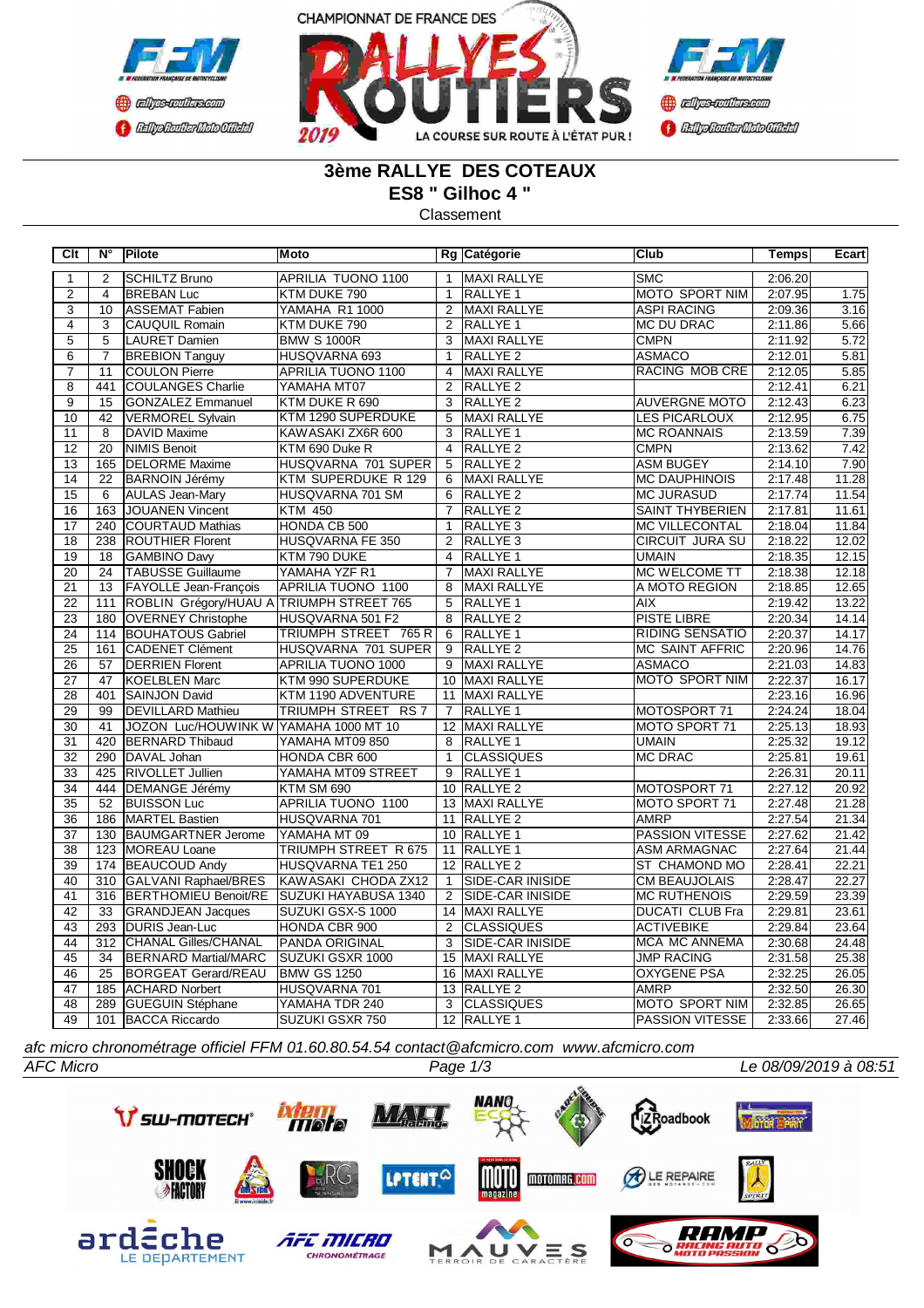



3ème RALLYE DES COTEAUX ES8 " Gilhoc 4 " **Classement** 

| $\overline{C}$ It | N°               | <b>Pilote</b>                               | Moto                        |                 | Rg Catégorie            | Club                   | <b>Temps</b> | Ecart |
|-------------------|------------------|---------------------------------------------|-----------------------------|-----------------|-------------------------|------------------------|--------------|-------|
| 50                | 137              | <b>AUZOUX Christopher/CE</b>                | <b>TRIUMPH STREET 675</b>   |                 | 13 RALLYE 1             | <b>MOTO ACTIVES 14</b> | 2:34.44      | 28.24 |
| 51                | 296              | <b>PIGEAT Richard</b>                       | <b>DUCATI SUPER SPORT 9</b> | $\overline{4}$  | <b>ICLASSIQUES</b>      | RACING MOB CRE         | 2:34.47      | 28.27 |
| $\overline{52}$   | $\overline{313}$ | RIBES Kévin/RIBES Julie                     | SUZUKI HAYABUSA 130         | $\overline{4}$  | <b>SIDE-CAR INISIDE</b> | <b>CORRC</b>           | 2:34.65      | 28.45 |
| 53                | 21               | <b>MAUREL</b> Eric                          | APRILIA TUONO 1100          | 17              | MAXI RALLYE             | CO 855 SENAS DU        | 2:34.97      | 28.77 |
| $\overline{54}$   | 182              | <b>BRELY Michaël/TOCHE</b>                  | KAWASAKI ER6 650            |                 | 14 RALLYE 2             | <b>LPP TEAM</b>        | 2:35.07      | 28.87 |
| 55                | 94               | <b>LARUE Gilles</b>                         | YAMAHA MT 09 850            |                 | 14 RALLYE 1             | CAROLE MOTO CL         | 2:35.23      | 29.03 |
| 56                | 105              | SIMONNET Hervé                              | YAMAHA MT 09 850            |                 | 15 RALLYE 1             | CORRC                  | 2:35.26      | 29.06 |
| 57                | 43               | PICHAT Yohann                               | KTM 1290 SUPERDUKE          | 18              | <b>MAXI RALLYE</b>      | <b>RAMP</b>            | 2:35.34      | 29.14 |
| $\overline{58}$   | 331              | MENERET Florian/DUBE                        | YAMAHA FJ 1200              | $\overline{5}$  | SIDE-CAR INISIDE        | UM AIN                 | 2:35.45      | 29.25 |
| 59                | 124              | <b>CHAPAS Tom</b>                           | YAMAHA YZF 750              | 16              | <b>RALLYE 1</b>         | <b>MC BESANCON G</b>   | 2:35.55      | 29.35 |
| 60                | 97               | <b>BRUN Eudes</b>                           | TRIUMPH STREET R 675        |                 | 17 RALLYE 1             | MOTO SPORT 71          | 2:36.01      | 29.81 |
| 61                | 184              | <b>RECOUR Hugo</b>                          | KTM 690 SMC                 |                 | 15 RALLYE 2             | Ott Racing Team        | 2:37.12      | 30.92 |
| 62                | 244              | PARUSSINI Rudy                              | HUSQVARNA FE 350            | $\overline{3}$  | RALLYE <sub>3</sub>     | ST CHAMOND MO          | 2:37.36      | 31.16 |
| 63                | 66               | LAGUT Sébastien                             | YAMAHA R1000                | 19              | <b>MAXI RALLYE</b>      | <b>HERBASSE</b>        | 2:37.72      | 31.52 |
| 64                | 168              | <b>STEPHAN Pierre</b>                       | KTM DUKE R 690              |                 | 16 RALLYE 2             | MOTO TEAM 95           | 2:37.90      | 31.70 |
| 65                | 418              | <b>BARTOLO Cédric</b>                       | TRIUMPH STREET 675          | 18              | <b>RALLYE 1</b>         |                        | 2:38.28      | 32.08 |
| 66                | 315              | LEPAGE Pauline/LEPAG                        | YAMAHA R1 MS-R 1000         | 6               | <b>SIDE-CAR INISIDE</b> | MC <sub>2</sub> A      | 2:38.86      | 32.66 |
| 67                | 54               | <b>DEBURCK Philippe</b>                     | KTM ADVENTURE 1050          | $\overline{20}$ | <b>MAXI RALLYE</b>      | <b>ENDURO AMI DE</b>   | 2:38.95      | 32.75 |
| 68                | 235              | JARNAC Thomas                               | KTM DUKE 390                | $\overline{4}$  | RALLYE <sub>3</sub>     | <b>DUCATI CLUB Fra</b> | 2:39.11      | 32.91 |
| 69                | 113              | GROSSE Johann                               | YAMAHA MT09 850             | 19              | RALLYE <sub>1</sub>     | MOTO TEAM 95           | 2:39.25      | 33.05 |
| 70                | 314              | ALEXIS Brice/MOLTENI L SUZUKI HAYABUSA 1300 |                             | 7               | SIDE-CAR INISIDE        | JURA SUD               | 2:39.86      | 33.66 |
| $\overline{71}$   | 417              | OLSCHEWSKI William                          | <b>BMW S1000R</b>           | $\overline{21}$ | <b>MAXI RALLYE</b>      |                        | 2:39.91      | 33.71 |
| 72                | 303              | CRESCENZO Sébastien                         | HONDA CBR 900               | 5               | <b>CLASSIQUES</b>       | MOTO SPORT 71          | 2:40.76      | 34.56 |
| 73                | 92               | RADOJEWSKI Stéphane                         | KTM DUKE 790                |                 | 20 RALLYE 1             | <b>MC DU DRAC</b>      | 2:40.83      | 34.63 |
| 74                | 429              | <b>PATOUILLET</b> Pierre                    | <b>DUCATI MONSTER S2R 8</b> | 21              | <b>RALLYE 1</b>         | ZONE ROUGE MO          | 2:40.93      | 34.73 |
| $\overline{75}$   | 317              | <b>BACON Franck/CHOPAR</b>                  | KTM CHODA RC8R 1190         | 8               | <b>SIDE-CAR INISIDE</b> | RACING MOB CRE         | 2:41.43      | 35.23 |
| 76                | 405              | DESTRAZ Jérémiah                            | <b>BMW S1000R</b>           | $\overline{22}$ | <b>MAXI RALLYE</b>      |                        | 2:41.60      | 35.40 |
| $\overline{77}$   | 107              | MATHIEU Sylvain                             | SUZUKI GSXR 750             |                 | 22 RALLYE 1             | MOTOSPORT 71           | 2:42.50      | 36.30 |
| $\overline{78}$   | 44               | <b>BASELLO Florent/FORIL</b>                | HONDA AFRICA TWIN 10        | $\overline{23}$ | <b>MAXI RALLYE</b>      | <b>CORRC</b>           | 2:42.79      | 36.59 |
| 79                | 162              | DUPUIS-MAURIN Valéry                        | KAWASAKI ER6-N              | 17              | <b>RALLYE 2</b>         | <b>MC DRAC</b>         | 2:42.91      | 36.71 |
| 80                | 292              | <b>FORTIN Eric</b>                          | <b>BMW 80GS 1000</b>        | 6               | <b>CLASSIQUES</b>       | <b>MNO</b>             | 2:43.14      | 36.94 |
| $\overline{81}$   | 421              | <b>BERNARD Loïc</b>                         | KAWASAKI Z 750              | $\overline{23}$ | <b>RALLYE 1</b>         | UMAIN                  | 2:43.80      | 37.60 |
| 82                | 175              | CAILLOT Eric                                | YAMAHA MT 07 689            | 18              | RALLYE <sub>2</sub>     | RC CREUSOTIN           | 2:43.82      | 37.62 |
| 83                | 287              | SANTONI J.François                          | HONDA CBR 900               | 7               | <b>CLASSIQUES</b>       | POLICE NATIONAL        | 2:44.48      | 38.28 |
| 84                | 170              | <b>GILLI Aurélien</b>                       | YAMAHA MT 07 689            |                 | 19 RALLYE 2             | PIT LONE ENDUR         | 2:45.40      | 39.20 |
| 85                | 109              | <b>FRANCOIS Nicolas</b>                     | HONDA 600 CBF               | 24              | RALLYE <sub>1</sub>     | <b>GREZAC MC</b>       | 2:45.90      | 39.70 |
| 86                | 491              | <b>BURRICAND Vincent/SE</b>                 | HONDA ORION CBR 1000        | 9               | <b>SIDE-CAR INISIDE</b> | LRLM                   | 2:46.11      | 39.91 |
| 87                | 430              | <b>PEYRET Olivier</b>                       | HONDA HORNET 600            | 25              | <b>RALLYE 1</b>         |                        | 2:46.13      | 39.93 |
| 88                | 51               | PELAEZ Sylvain                              | <b>DUCATI PANIGALE 1100</b> |                 | 24 MAXI RALLYE          | <b>CMPN</b>            | 2:46.19      | 39.99 |
| 89                | 160              | <b>BOUSSELIN Philippe</b>                   | KTM DUKE 690                | 20              | RALLYE <sub>2</sub>     |                        | 2:46.60      | 40.40 |
| 90                | $\overline{46}$  | DOSMAS Philippe/DOSM                        | <b>BMW GS ADVENTURE 12</b>  |                 | 25 MAXI RALLYE          | LA MAIN AU PANIE       | 2:46.95      | 40.75 |
| $\overline{91}$   | 445              | <b>BOURGEOIS Patrick</b>                    | KAWASAKI VERSYS 650         | $\overline{21}$ | RALLYE <sub>2</sub>     | <b>AUVERGNE MOTO</b>   | 2:47.17      | 40.97 |
| 92                | 291              | <b>THEILLAC Thierry</b>                     | DUCATI SS 900               | 8               | <b>CLASSIQUES</b>       | MC ANGOUMOISI          | 2:47.55      | 41.35 |
| 93                | 426              | <b>GUERRIN Jérémy</b>                       | TRIUMPH STREET R675         |                 | 26 RALLYE 1             |                        | 2:47.79      | 41.59 |
| 94                | 433              | PINCE Yann                                  | HUSQVARNA 701               |                 | 22 RALLYE 2             | <b>CENTRAL TEAM</b>    | 2:48.47      | 42.27 |
| 95                | 318              | COUDERC Gilles/COUD                         | YAMAHA FJ 1200              | 10              | <b>SIDE-CAR INISIDE</b> | <b>MC VILLECONTAL</b>  | 2:50.01      | 43.81 |
| 96                | 246              | <b>DION Fabrice</b>                         | KTM DUKE 390                | 5               | RALLYE <sub>3</sub>     | MC FLEUR DE LYS        | 2:50.82      | 44.62 |
| 97                | 423              | <b>D'ABRIGEON Franck</b>                    | <b>TRIUMPH STREET R675</b>  | $\overline{27}$ | RALLYE <sub>1</sub>     |                        | 2:51.36      | 45.16 |
| 98                |                  | 407 COSTE Xavier                            | <b>BMW R1200</b>            |                 | 26 MAXI RALLYE          |                        | 2:51.50      | 45.30 |

*afc micro chronométrage officiel FFM 01.60.80.54.54 contact@afcmicro.com www.afcmicro.com*